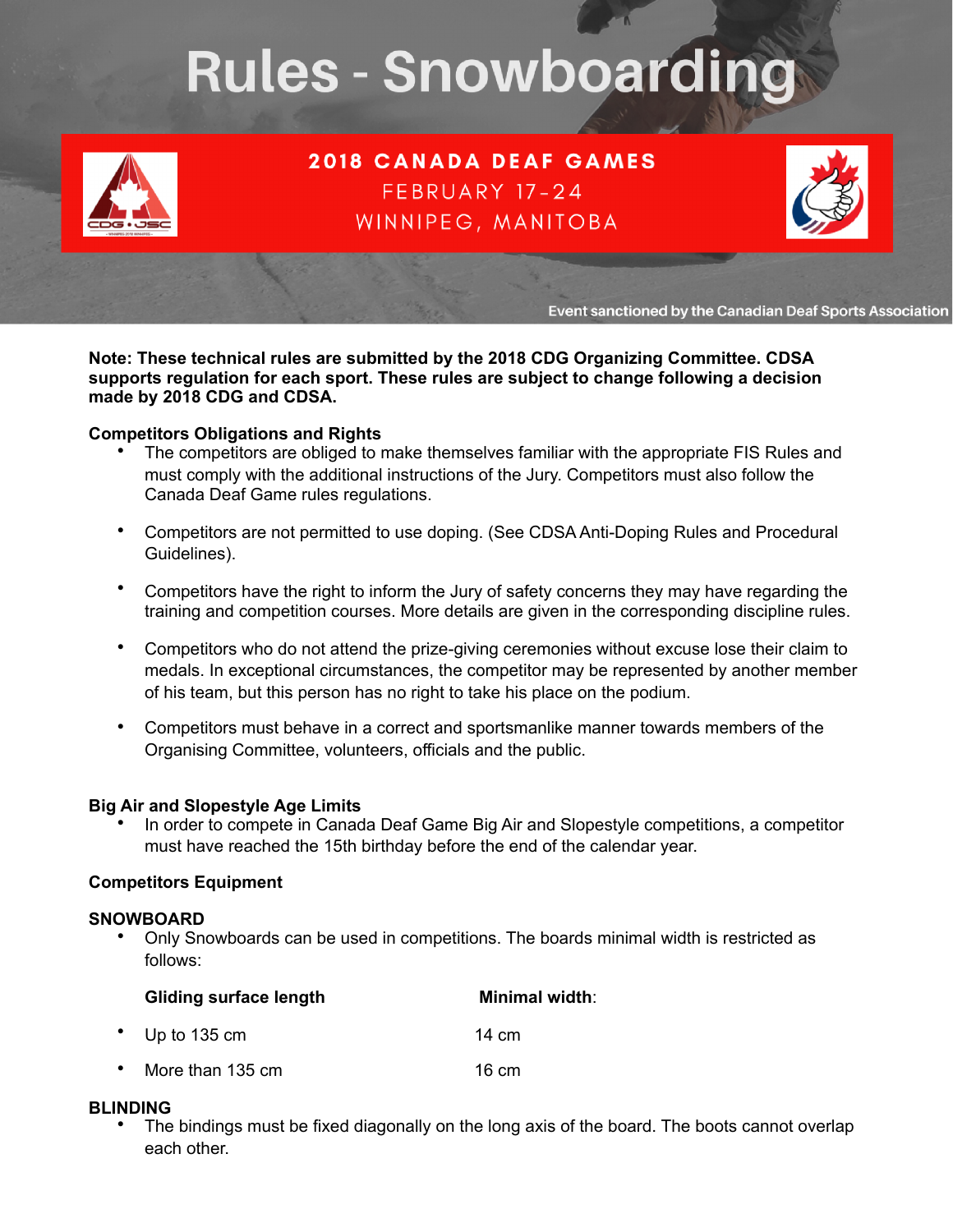#### **Balance and Speed control**

• The competitors are not allowed to wear anything on the hands besides gloves or to use any kind of devices to additionally support their balance, reduce or accelerate their speed, like poles or sticks etc. Back support may be worn by competitors so long as such equipment does not offer an aerodynamic advantage.

#### **Helmet**

• The use of crash helmets is compulsory for all snowboard events. Helmets used in Canada Deaf Game Snowboard events shall be specifically designed and manufactured for the respective discipline and shall bear a CE mark and conform to recognized and appropriate standards such as CEE 1077 or Snell RS-98, ASTM F2040.

#### **Inspection of the courses**

• The competitors are allowed a minimum of 10 minutes to inspect the parallel courses (qualification and finals). The method of inspection is determined by the Jury. Competitors are not allowed to touch (hold) the gates during inspection. First offense will be a warning sanction, second offense may result in a disqualification sanction from the competition

| <u>siyaan </u>                                                    |               |
|-------------------------------------------------------------------|---------------|
| Technical Data                                                    |               |
| <b>Start Criterias</b>                                            |               |
| <b>Start Area</b>                                                 | Length min 5m |
| Drop-in Ramp Width                                                | min 5m        |
| Drop-in Ramp Platform Length                                      | min 5m        |
| Drop-in Ramp Length                                               | min 30m       |
| Drop-in Ramp Inclination                                          | min 20 Degree |
| Drop-in Ramp Flat' light Transition Area before jump              | $5m-10m$      |
| <b>Jump Criterias</b>                                             |               |
| Height of Jump. (bottom part of theflat to the top of the kicker) | min 2m        |
| Take-off Angle of Jump                                            | min 25 Degree |
| Width of Jump                                                     | min 5m        |
| <b>Landing Criterias</b>                                          |               |
| <b>Take-off to Landing</b>                                        | min 10m       |
| Landing Inclination according to take off                         | min 28 Degree |
| <b>Landing Width</b>                                              | min 20m       |
| Landing Length                                                    | $min$ 35 $m$  |
| <b>Finnish Criterias</b>                                          |               |
| Finnish Area Length                                               | 20m to 30m    |
| <b>Finnish Area Width</b>                                         | 20m to 30m    |

## **Big Air**

#### **Big Air Site**

- The Big Air site must conform to the applicable Canada Deaf Game technical data.
- The Big Air site must be finished and ready for training at least one day before the start of competition. The drop in allows the competitor(s) to adjust their speed for the jump and the landing should have sufficient angle to accommodate both flips and spins.
- Only maneuvers on the official kicker will be scored, no maneuvers above or below the official kicker will be scored.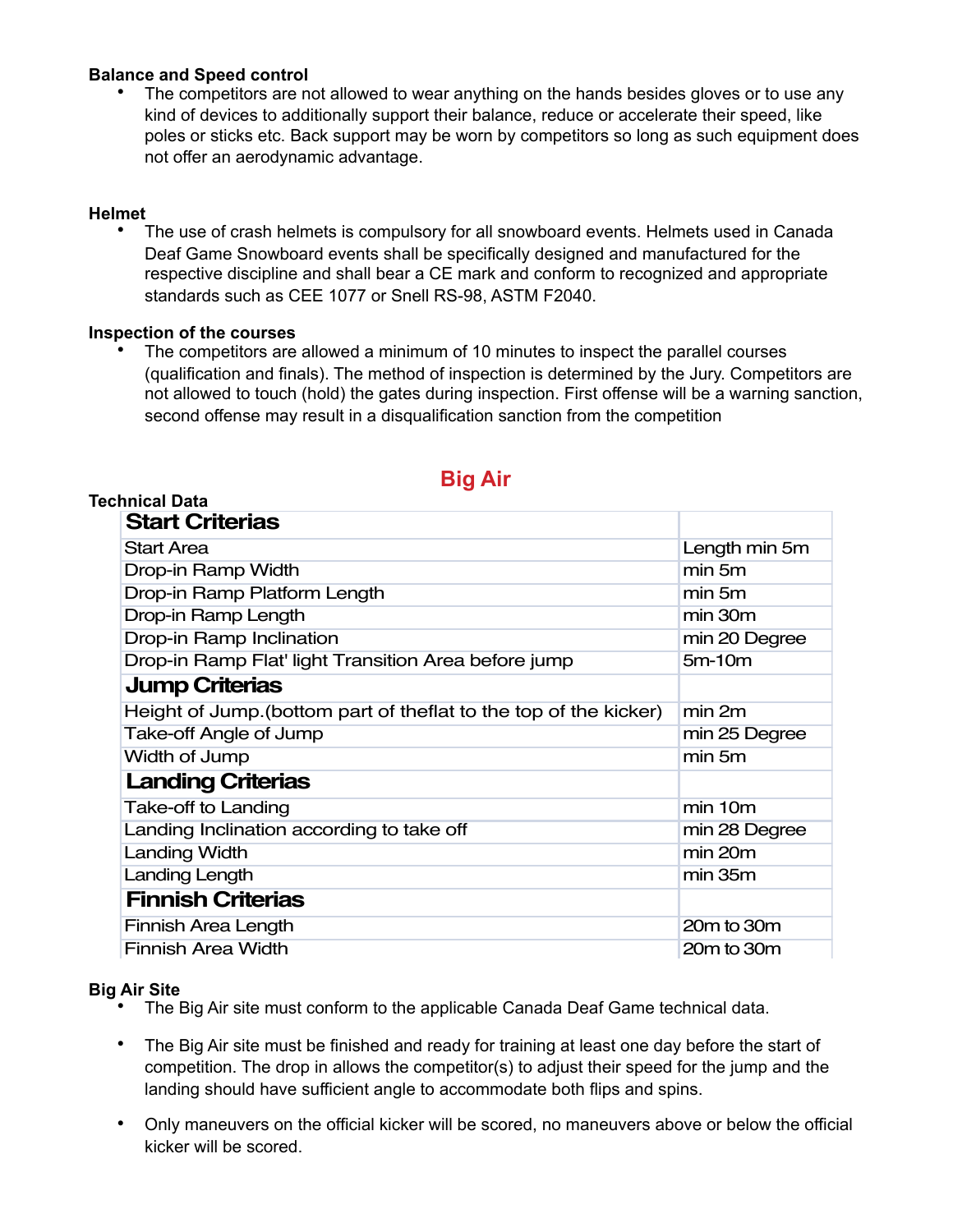# **Training**

• Training for the Big Air is mandatory. There will be a starter at training to regulate the flow of the competitor's. Training times will be communicated by the Jury during the first meeting.

#### **Competition Format TBA**

## **Slopestyle**

#### **The Slopestyle**

• The competition will be held on a course with a variety of hits, jumps, rails, tables, big-airs, etc. with two or more lines that the competitors may choose to perform

| <b>Technical Data</b>                                            |                      |
|------------------------------------------------------------------|----------------------|
| <b>Vertical drop</b>                                             |                      |
| Level A                                                          | min 150m             |
| Level B                                                          | min 80m              |
| Level C                                                          | min 50m              |
| Inclination, average                                             | 12 Degree to Steeper |
| <b>Slope Width</b>                                               | 30 <sub>m</sub>      |
| <b>Type of features, all Levels</b>                              | min                  |
| Sections, one or more features at the same location of the slope |                      |
| One judged hit can be evaluated                                  |                      |
| Level A                                                          | 6                    |
| Level B                                                          | 4                    |
| Level C                                                          | 3                    |
| Min. number of jump sections                                     |                      |
| Level A                                                          | 3                    |
| Level B                                                          | $\overline{c}$       |
| Level C                                                          | 1                    |
| <b>Start Criterias</b>                                           |                      |
| <b>Start Area</b>                                                | Length 10m           |
|                                                                  | Width 30m            |
| Drop-in Ramp Width                                               | $12m + 4m$           |
| Drop-in Ramp Length                                              | min 6m               |
| <b>Finish Criterias</b>                                          |                      |
| Finish Area, length according to the construction                |                      |
| and the speed of the last feature                                |                      |
| <b>Finish Area Width</b>                                         | 6m                   |

#### **General characteristics of the course**

• The average slope inclination should be approximately 12 degrees. The slope should have a regular pitch, without marked variations of the inclination. The Slopestyle course must be a minimum of 30 meters wide. The course must be a minimum of 100 and a maximum of 200 meters in vertical drop

#### **Slopestyle course description**

• The Slopestyle course shall contain a variety of type of features (table top jumps, fun boxes, quarter pipes, waves/jumps, rails and ridges, or other feature types). It shall have